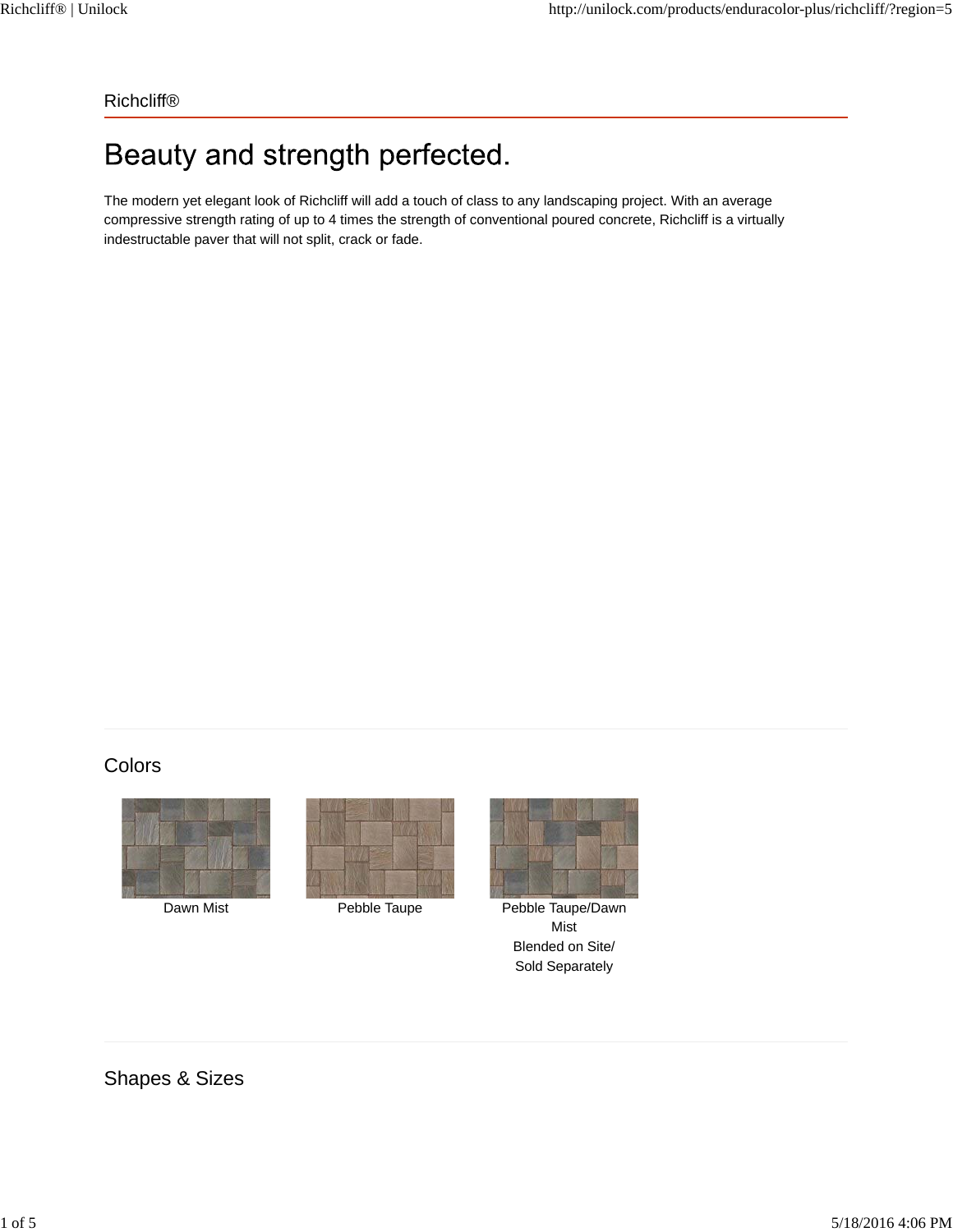

Large Rectangle 22.6 cm x 30 cm x 6 cm 8.75" x 11.75" x 2.25"



Square 22.6 cm x 22.6 cm x 6 cm 8.75" x 8.75" x 2.25"



Small Rectangle 22.6 cm x 15 cm x 6 cm 8.75" x 5.75" x 2.25"

## Why Choose ENDURACOLOR

This product features EnduraColor™ Plus, a proprietary blended layer of nature's highest performing minerals that never fade. It virtually outperforms any other paver surface when it comes to surface wear, color retention and its ability to repel even the nastiest staining substances. Choosing EnduraColor Plus, will ensure your patio, driveway, outdoor kitchen or pool deck will look like new, even after years of wear and tear.

## Learn About Richcliff **Richcliff** Richcliff Torture Test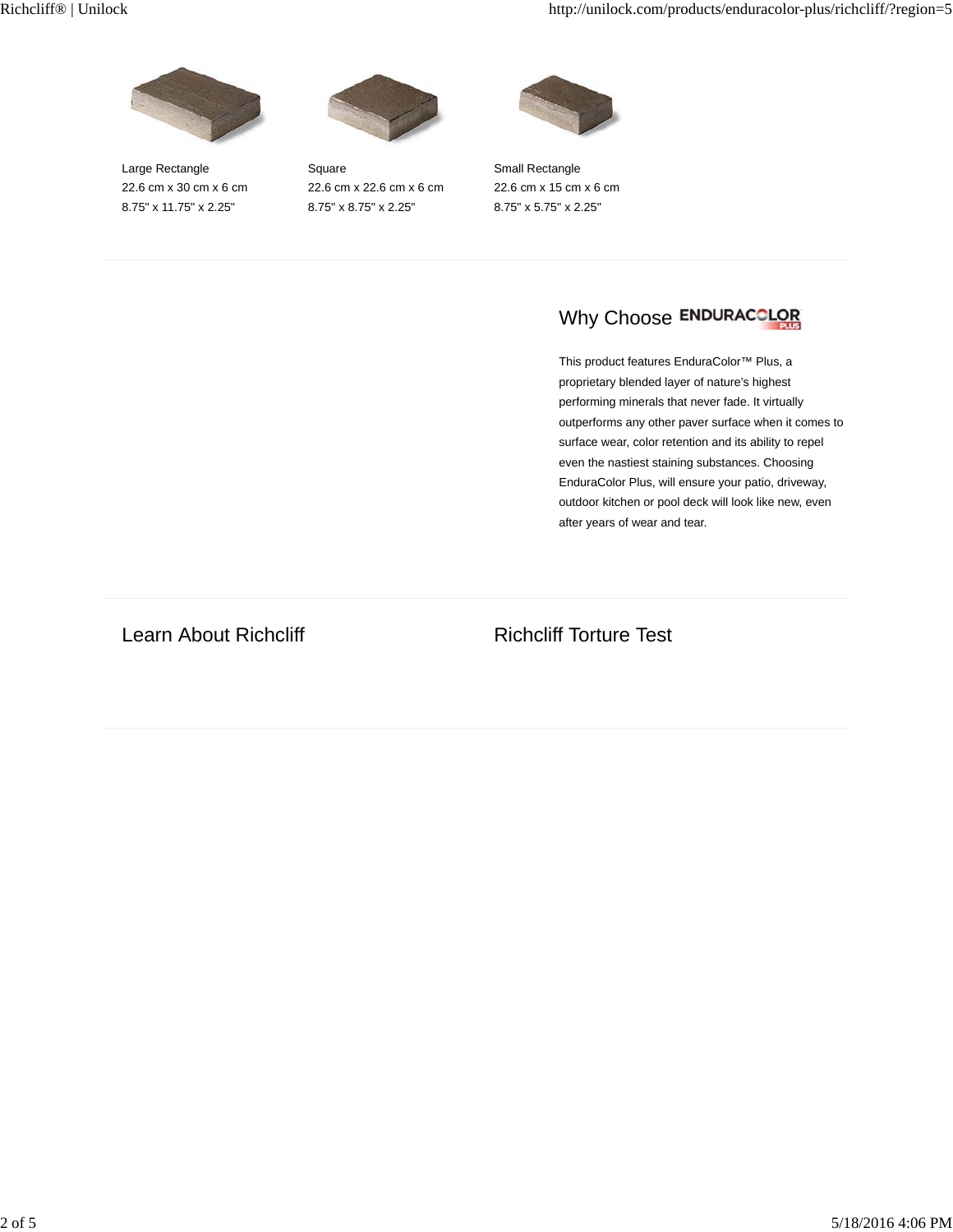## Features

#### **Applications**

Borders & Accents

Pedestrian

Residential Vehicular

#### **Technologies**

#### EnduraColor™ Plus

EnduraColor Plus is the defining difference when it comes to superior wear resistance and color longevity. EnduraColor Plus is not a coating or secondary treatment, but rather a proprietary blended layer of nature's highest performing minerals (which never fade) that have been embedded right into the surface of each stone during the manufacturing process. This ensures that the surface will not fade, crack, peel or delaminate, and the beauty of your project will last a lifetime.

#### Reala™ Surface Technology

Ultra-realistic textures cast from actual natural stone, brick and cobblestones.

### Ultima™ Concrete Technology

For heavy traffic loads, this proprietary manufacturing process creates pavers and walls with up to 4 times the strength of poured concrete.

#### **Surface Texture**

Flagstone

## **Patterns**



Random Bundle (100%)



**Richcliff B** Random Bundle (100%)



**Richcliff C** Random Bundle (100%)



**Richcliff D** Random Bundle (100%)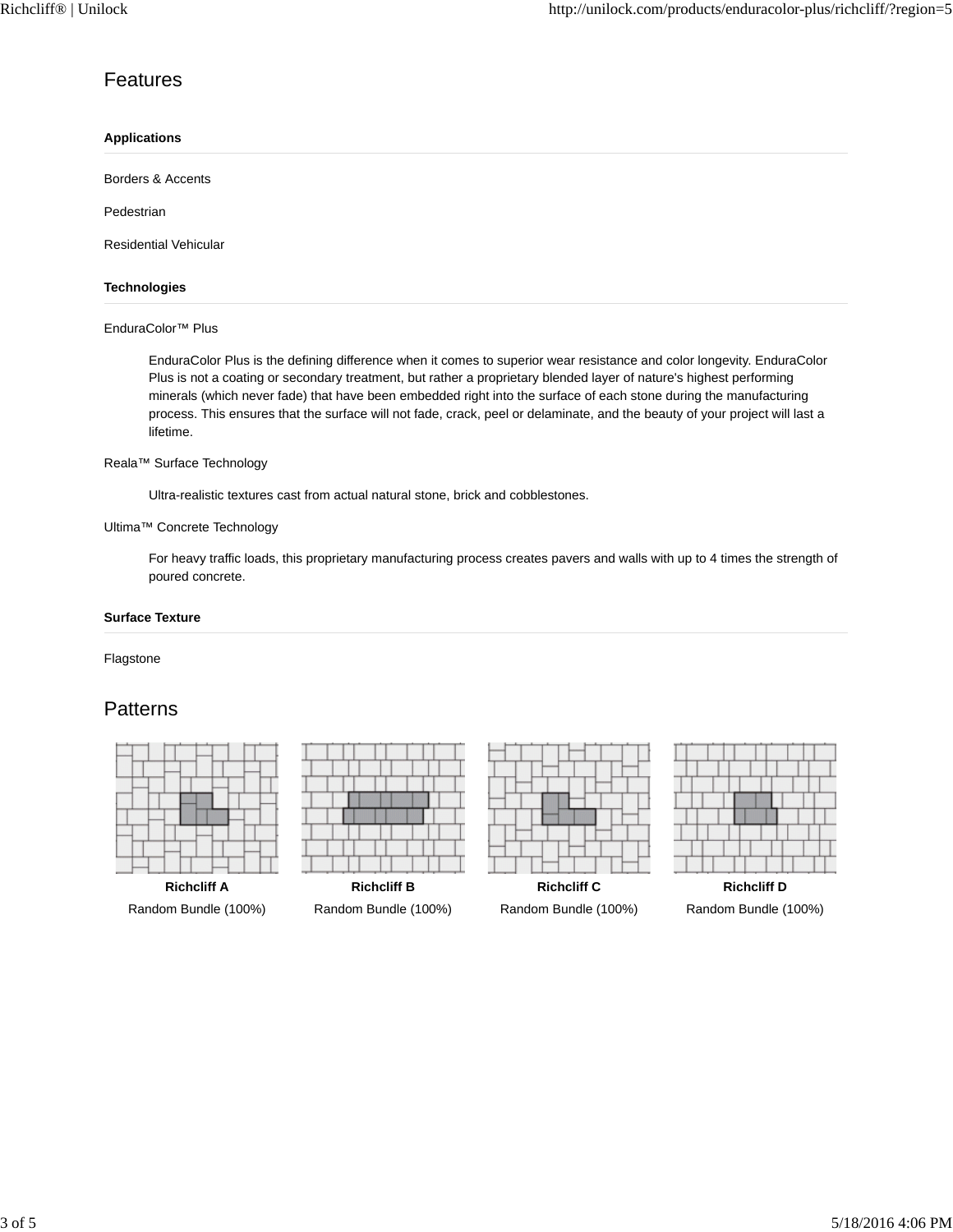## Packaging

|                    | Unit<br><b>Thickness</b> | Sq.<br>Ft.<br>Bndl.      | Sq. Ft.<br>Layer         | Layers<br>Bndl.          | Ln Ft<br>Sec.<br><b>Soldier</b> | Ln Ft<br>Sec.<br><b>Sailor</b> | Ln Ft<br>Bndl.<br><b>Sailor</b> | <b>Units</b><br>Sq.<br>Ft. | <b>Lbs</b><br>Bndl.      | Lbs<br>Sec.              | Units<br>Bndl.           |
|--------------------|--------------------------|--------------------------|--------------------------|--------------------------|---------------------------------|--------------------------------|---------------------------------|----------------------------|--------------------------|--------------------------|--------------------------|
| Random Bundle      | $\overline{\phantom{a}}$ | 90.3                     | 11.29                    | 8                        | 0.00                            | 16.78                          | 134.2                           | $\overline{\phantom{a}}$   | 2472                     | 309                      | $\overline{\phantom{a}}$ |
| Large Rectangle    | 6                        | ٠                        |                          | ٠                        | ٠                               | ٠                              | 63                              | 1.37                       | $\overline{\phantom{a}}$ | $\overline{\phantom{a}}$ | 64                       |
| Square             | 6                        | ٠                        |                          | ٠                        | $\overline{\phantom{a}}$        | $\overline{\phantom{a}}$       | 23.7                            | 1.82                       | $\overline{\phantom{a}}$ | $\overline{\phantom{a}}$ | 32                       |
| Small Rectangle    | 6                        | $\overline{\phantom{a}}$ |                          |                          | ٠                               | ٠                              | 47.5                            | 2.74                       | $\blacksquare$           | $\overline{\phantom{a}}$ | 64                       |
| Random Half Bundle | 6                        | 45.15                    | $\overline{\phantom{a}}$ | ٠                        | $\overline{\phantom{a}}$        | ٠                              | 67.1                            | 2.74                       | 1236                     | $\blacksquare$           | $\overline{\phantom{a}}$ |
| Large Rectangle    | 6                        | ٠                        |                          | ٠                        | ٠                               | $\overline{\phantom{a}}$       | 31.5                            | 1.37                       | $\overline{\phantom{a}}$ | $\overline{\phantom{a}}$ | 32                       |
| Square             | 6                        | $\overline{\phantom{a}}$ |                          | $\overline{\phantom{a}}$ | $\overline{\phantom{a}}$        | ۰                              | 11.9                            | 1.82                       | $\overline{\phantom{a}}$ | $\overline{\phantom{a}}$ | 16                       |
| Small Rectangle    | 6                        | $\overline{\phantom{a}}$ |                          | ٠                        | ٠                               | $\overline{\phantom{a}}$       | 23.7                            | 2.74                       | $\blacksquare$           | $\overline{\phantom{a}}$ | 32                       |

## Important Information

The modular cut flagstone appearance of Richcliff is used by designers for both traditional and contemporary designs. EnduraColor Plus, Reala, and Ultima are the features that make Richcliff ideal for driveways, patios and pool decks. Consider accenting with Courtstone and Copthorne for a striking design.

**Base Requirement & Bedding Course** – standard or open graded paver base material for raised patios and step areas.

**Handling & Installation** – A protective pad is required when doing the final paver compaction. Install from multiple pallets for best color distribution.

#### **Accent compatibility**

 $\circ$  all paver applications

#### **Jointing Material and Joint Stabilization**

- Good: Ordinary dry joint sand
- Better: Unicare Polymeric Sand, Techniseal RG+, Alliance XP, ordinary dry joint sand stabilized by a water-based or solvent based joint sand stabilizer (joint sand stabilizer sealer may make the surface slightly slippery).
- o Best: Unilock EasyPro Jointing Compound

Note:

- o Polymeric sand is often installed too high in the joint. Ensure the sand level is lower than the paver surface to allow for a three dimensional appearance.
- o Alliance Gator Maxx Polymeric Sand is recommended for concrete overlays.

#### **Sealers**

- o Product may be sealed but it is not absolutely required
- Sealers generally decrease the slip resistance of a product
- Unilock Unicare, Surebond, BP Pro and Techniseal sealers can be used.
- o Semi-gloss sealers will still appear glossy on this product. Please test a stone to ensure the desired effect.
- o Product must be cleaned before sealing

**Cleaners** – Any paver cleaner from Unilock, Techniseal, Surebond or BP- Pro is acceptable.

Special note: Other than overlay on concrete stoops and steps, you should have a bedding layer between the pavers and the poured concrete surface to avoid issues with height variance

**All measurements are nominal**